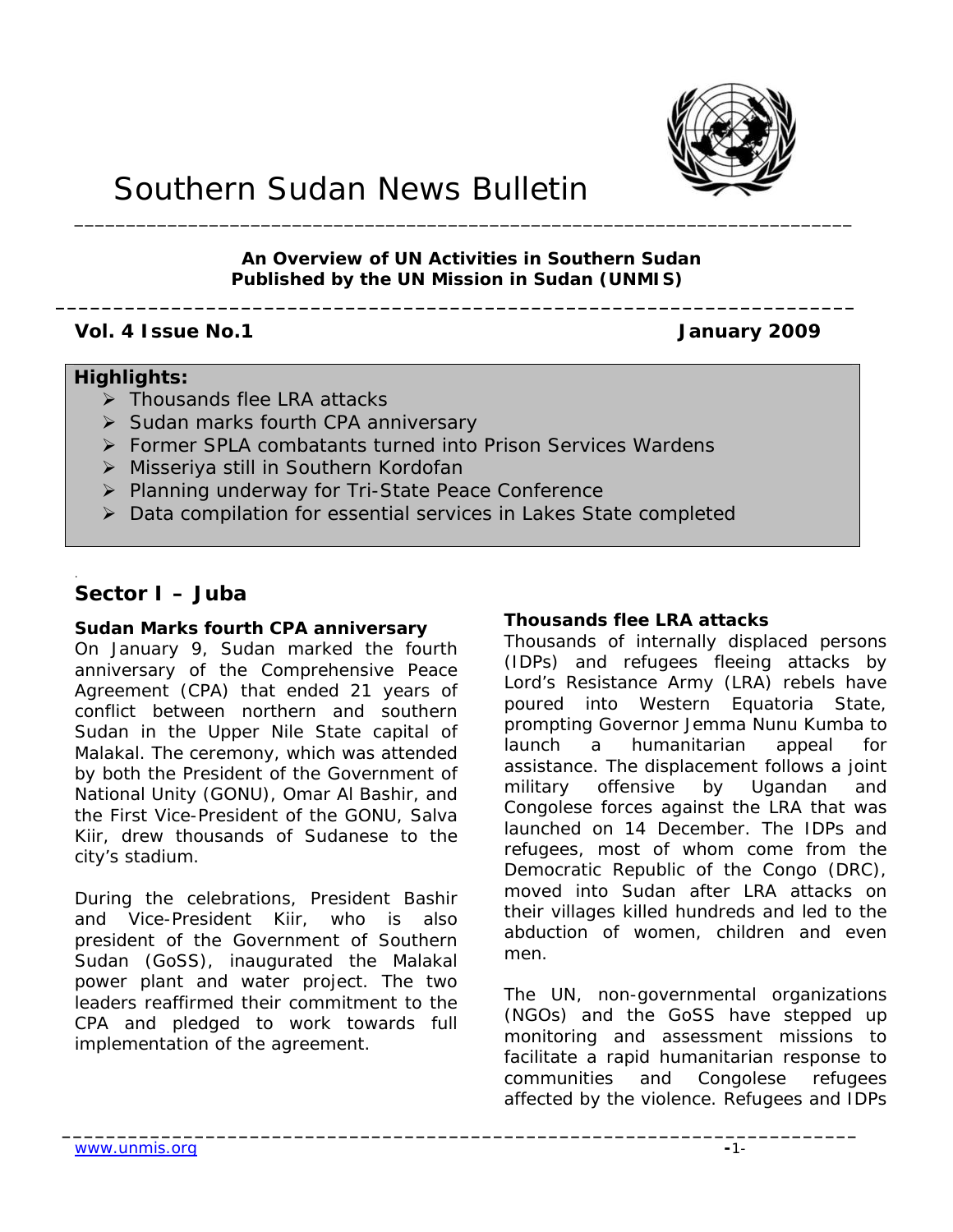**\_\_\_\_\_\_\_\_\_\_\_\_\_\_\_\_\_\_\_\_\_\_\_\_\_\_\_\_\_\_\_\_\_\_\_\_\_\_\_\_\_\_\_\_\_\_\_\_\_\_\_\_\_\_\_\_\_\_\_\_\_\_\_\_\_\_\_\_\_\_\_\_\_**

living in areas near the border between northeastern DR Congo and Southern Sudan have been receiving food and other types of assistance since mid-September. Assessments in the Western Equatoria counties of Maridi, Gangura and Yambio and the Central Equatoria counties of Yei and Lainya have been completed, and the findings will be applied to emergency response operations in the future.

# **Parliament passes land bill**

A long-awaited land bill has been passed by the Southern Sudanese Legislative Assembly. Approved on 26 January, the legislation spells out rules and regulations affecting land, natural resources and environmental issues. It requires the signature of GoSS President Kiir to become law.

Sponsors of the bill hope it will help resolve numerous land-related conflicts that continue to claim many lives in Southern Sudan. Other pieces of pending legislation in the regional parliament include bills focusing on government corruption, the media, and the Southern Sudanese police, prison and wildlife services.

# **Sector II – Wau**

#### **Former SPLA combatants reintegrated into the Southern Sudan Prison Services**

On 29 December, 414 ex-combatants, including 115 women, were reintegrated as prison wardens in the Northern Bahr el Ghazal state capital of Aweil. The new recruits represent the second group of former SPLA combatants to be reintegrated into the Southern Sudan Prison Services in 2008.

Governor Maj. Gen. Paul Malong Awan expressed hope that the new graduates, who received training on corrections and human rights issues, will use their newly acquired knowledge to help promote law and order in Northern Bahr el Ghazal State.

#### **Gangs continuing to ambush and loot**

The Lakes State capital of Rumbek remained generally peaceful during the end-of-year holiday period, thanks in part to an increased presence and patrol activity by state police. The state government has been addressing ongoing issues of insecurity by recruiting and training additional police officers. But despite a commitment by government officials to deploy SPLA units to the area south of the town of Wulu, criminal gangs continue to ambush and loot commercial vehicles traveling between Lakes State and destinations such as Juba and Uganda. Local administrators also complain that the two policemen and three wildlife service officers currently working in the area are insufficient to deal with heavily armed gangs.

#### **Data Compilation of essential services in Lakes State completed**

The UNMIS Recovery, Return and Reintegration (RRR) section has finished compiling data for analysis in the areas of water, health and education in Lakes State. RRR believes that the data will provide cumulative support to the state government's own reintegration and recovery planning programs, relevant ministries and service delivery agencies.

Prior to dissemination of the information to key stakeholders, RRR plans to present the compiled data to the returns and reintegration working group for further study and review.

#### **Former child soldiers reunited with their families in Kuajok**

UNMIS provided road transport for 17 former child soldiers of the SPLA living in Sector III to the town of Kuajok, where they were reunited with their families.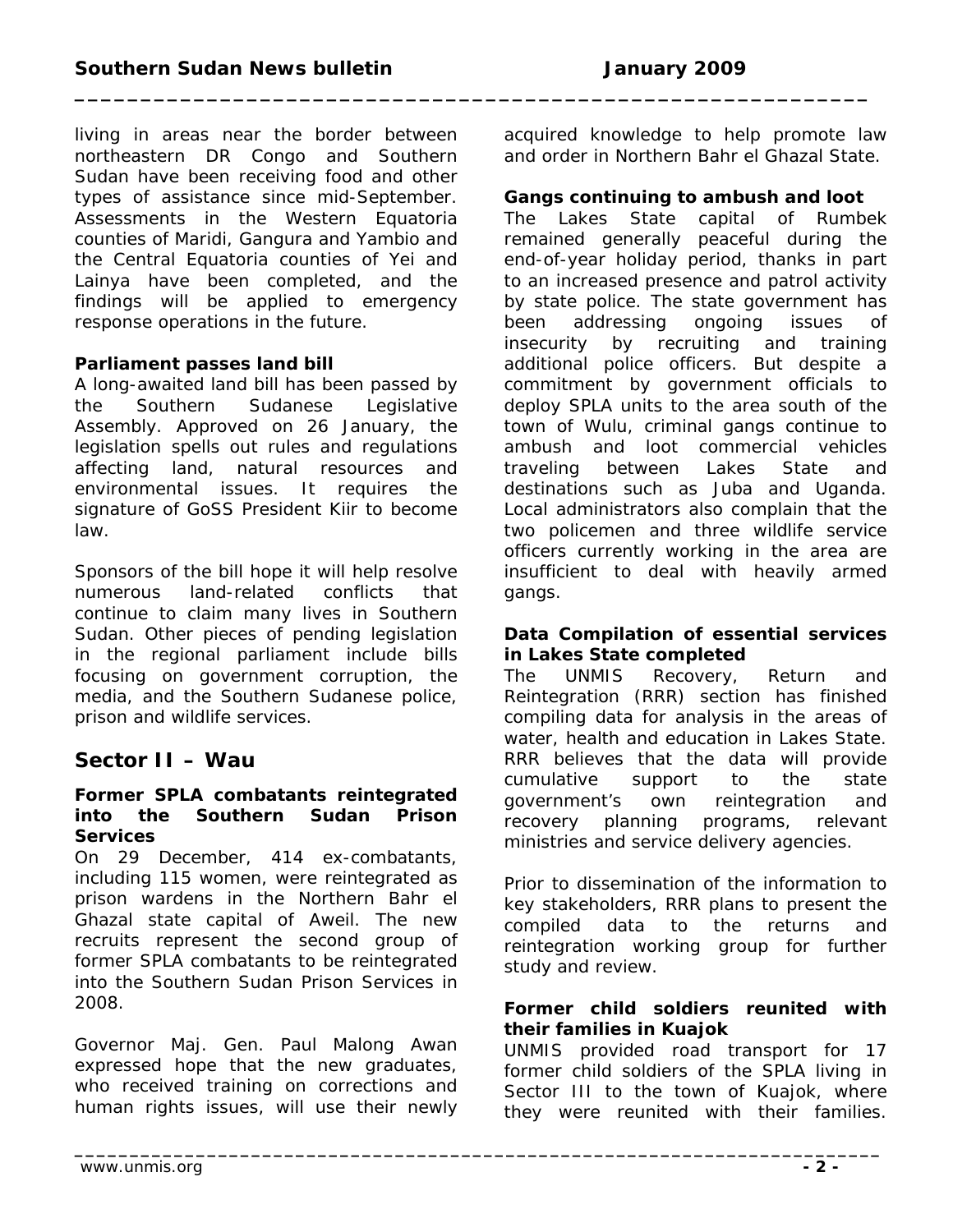**\_\_\_\_\_\_\_\_\_\_\_\_\_\_\_\_\_\_\_\_\_\_\_\_\_\_\_\_\_\_\_\_\_\_\_\_\_\_\_\_\_\_\_\_\_\_\_\_\_\_\_\_\_\_\_\_\_\_\_\_\_\_\_\_\_\_\_\_\_\_\_\_\_**

UNICEF arranged for their travel from Malakal via Rumbek to Wau. However, some of the boys refused to get off the bus upon arrival in Kuajok. Children who were forced to join the military are accustomed to receiving a salary, and the recalcitrant boys apparently were concerned that they would not have any funds to assist them in their reintegration into civilian life.

# **Warrap State swears in four new County Commissioners**

On 22 December, the newly appointed county commissioners for the Greater Tonj area were sworn in by Warrap State Governor Toor Deng Mawien. Deng Ayieny succeeds Yol Mayar Mareng in Tonj North County, John Mayiik Bath replaces Ireneo Yai Mum in Tonj East and Yorniew Kon Bol succeeds Joseph Atem Baak in Tonj South. There are unconfirmed reports that Anei Deng has replaced Awet Aken Atem as Commissioner for Twic County.

# **Challenges to peace building initiatives in Lakes**

Civil Affairs (CA) continued discussions with the Lakes State deputy governor in Rumbek about methods that are being utilized in current, state-led peacebuilding initiatives and interventions and how they might be improved in 2009. The deputy governor expressed his support for approaches that enable stakeholders to participate actively in resolution proceedings. CA agreed to provide technical and logistical support to state government initiatives. Key shortterm challenges include resource-based conflicts during the dry season, the statewide civilian disarmament process amid widespread availability of small arms, and localized tensions among various chiefs.

# **Staff downsizing in Warrap State**

Deliberations have begun in Warrap State over reductions in government staffing levels for 2009. On 7 January, a high-level meeting of state ministers and directors general chaired by Governor Toor Deng Mawien took up the matter in Kuajok. According to an officer at the state Ministry of Social Welfare, the assembled officials decided to dismiss older staff employees as well as workers lacking appropriate credentials or documents. A list of employees who were relieved of their duties has been circulated, and the vacancies will be publicly advertised with an eye towards hiring younger and more qualified personnel.

The downsizing at the state government level is believed to be part of the Public Service Reform Program launched by GoSS President Kiir and his government's Ministry of Labour, Public Service and Human Resource Development in 2008. That program was also included among key recommendations and resolutions adopted by the sixth Governors' Forum last October. Individual state governments have been mandated to implement the reform program. CA will follow up and report on the issue.

# **Planning underway for Tri-State Peace Conference**

A trilateral peace conference among Warrap, Lakes and Unity States was scheduled to take place during the last week of January in the Lakes State town of Yirol. The conference was aiming to bring together about 100 core stakeholders for peace-building efforts in all three states, ranging from their governors and security advisors to SPLM secretaries and traditional leaders. The conference was expected to review all previous peace resolutions and gatherings, including the Wunlit Peace Conference of 1999, and devise conflict resolution mechanisms to solve inter-state disputes, including border tensions. It was also expected to discuss the formation of a tri-state border security force.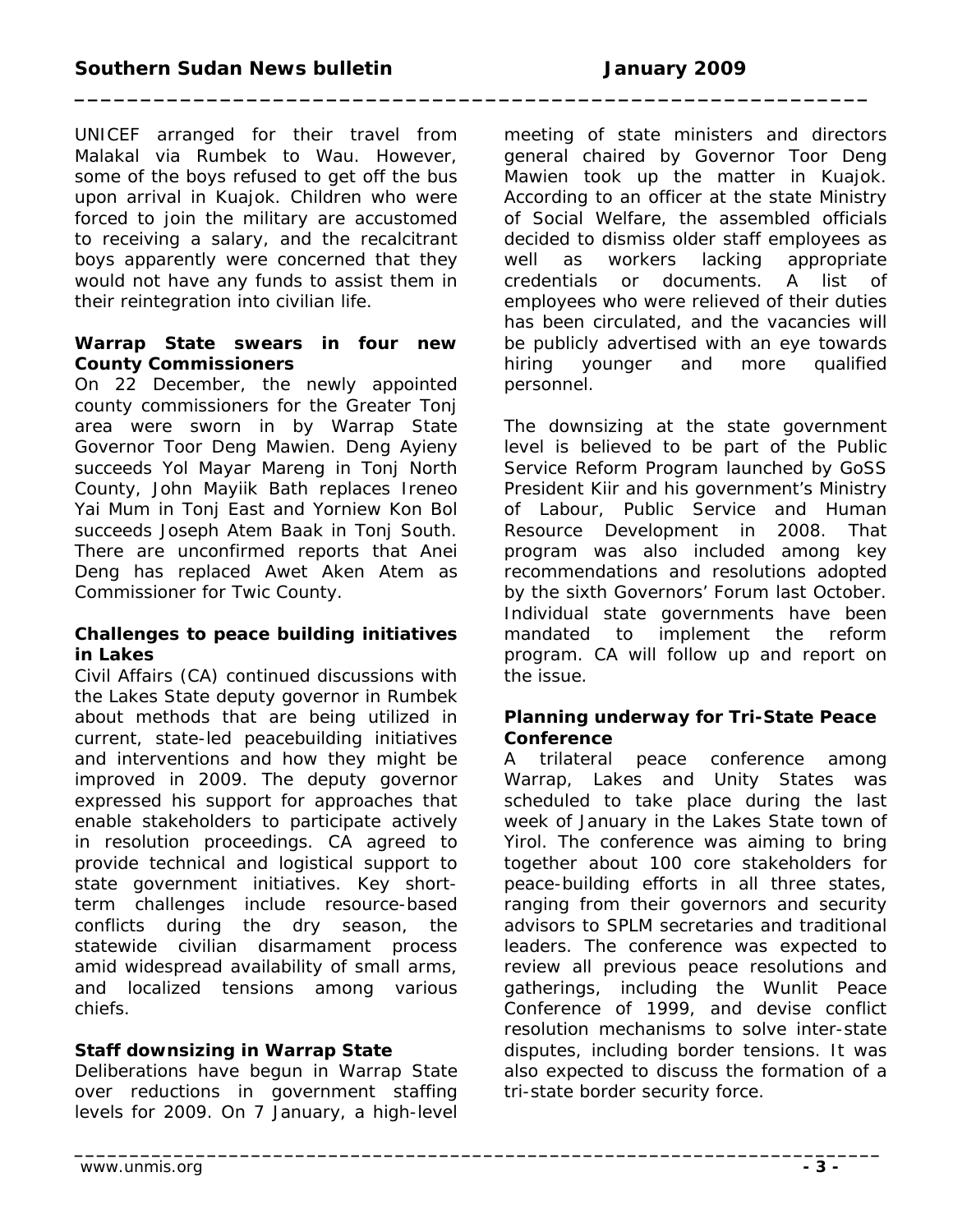#### **Inter-agency assessment mission to Wulu County**

On 15 January, an inter-agency mission led by the Humanitarian Coordinator's Support Office visited 1,895 IDPs who had fled to Wulu town and Domoloto *payam* [township] following tribal clashes in the nearby *bomas*  [villages] of Wako, Luluny, Majong Madol and Gera.

The mission found that most IDPs were staying in school structures and makeshift shelters. The IDPs were estimated to comprise 132 households in Wulu town and 263 households at Nukta Manga. They are reportedly surviving on small amounts of food they brought with them, while others are surviving thanks to the traditional benevolence of fellow tribesmen.

The executive director of Wulu County reported that the violence was triggered by the theft of 50 head of cattle belonging to an SPLA commander. Reprisals caused the deaths of six people. The situation has now been brought under control, but the IDPs are still reluctant to go back to their villages.

### **Training held for government officials and organized forces in Warrap**

UNMIS Protection of Civilians (POC) organized a training workshop on 15-16 January for Warrap State government ministry officials, SPLA soldiers, and police and prison authorities. The participants were introduced to issues concerning the protection of civilians and the primary role that the government should play to ensure that the rights of civilians, especially the most vulnerable, are respected.

Several concerns related to protection in Warrap State were identified, and participants discussed various activities and interventions they could initiate to promote a safer environment. During the closing ceremony, the director general of the

Warrap State Ministry for Social Welfare urged participants to apply what they had learned and improve the protection of civilians. But he also expressed regret over the state's lack of budgetary resources.

# **Sector III – Malakal**

**\_\_\_\_\_\_\_\_\_\_\_\_\_\_\_\_\_\_\_\_\_\_\_\_\_\_\_\_\_\_\_\_\_\_\_\_\_\_\_\_\_\_\_\_\_\_\_\_\_\_\_\_\_\_\_\_\_\_\_\_**

**\_\_\_\_\_\_\_\_\_\_\_\_\_\_\_\_\_\_\_\_\_\_\_\_\_\_\_\_\_\_\_\_\_\_\_\_\_\_\_\_\_\_\_\_\_\_\_\_\_\_\_\_\_\_\_\_\_\_\_\_\_\_\_\_\_\_\_\_\_\_\_\_\_**

**256 former IDPs return to South Sudan**  A barge carrying 256 spontaneous returnees arrived in Bor on 1 January. To provide assistance to the returnees, who together make up 64 families, UNMIS RRR visited the barge in collaboration with the Southern Sudan Relief and Rehabilitation Commission, the Adventist Development and Relief Agency and the Bor office of the World Food Programme (WFP). They conducted a verification exercise on these returnees on 2 January. A total of 232 returnees comprising 48 households were verified.

The returnees will receive food assistance from the WFP. Efforts are also being made by the Jonglei State Ministry of Health to furnish medical and sanitation assistance to those returnees who are going to settle in the counties of Bor, Twic, and Duk and also to those who stayed on the barge and were heading for Juba. RRR in Bor will coordinate and monitor their journey from Bor to Juba.

# **Misseriya still in Southern Kordofan**

Field observations conducted by the UNMIS Civil Affairs section between 21 and 28 December in the vicinity of Bentiu in Unity State about the expected migration of Misseriya herdsmen into the state suggest that these pastoralists have not yet decided to move out of neighboring Southern Kordofan State. The Misseriya have maintained their position along the border between Unity and South Kordofan states near Pariang Junction in Unity. Both SPLA and SAF units have taken up strategic positions on opposite sides of the border.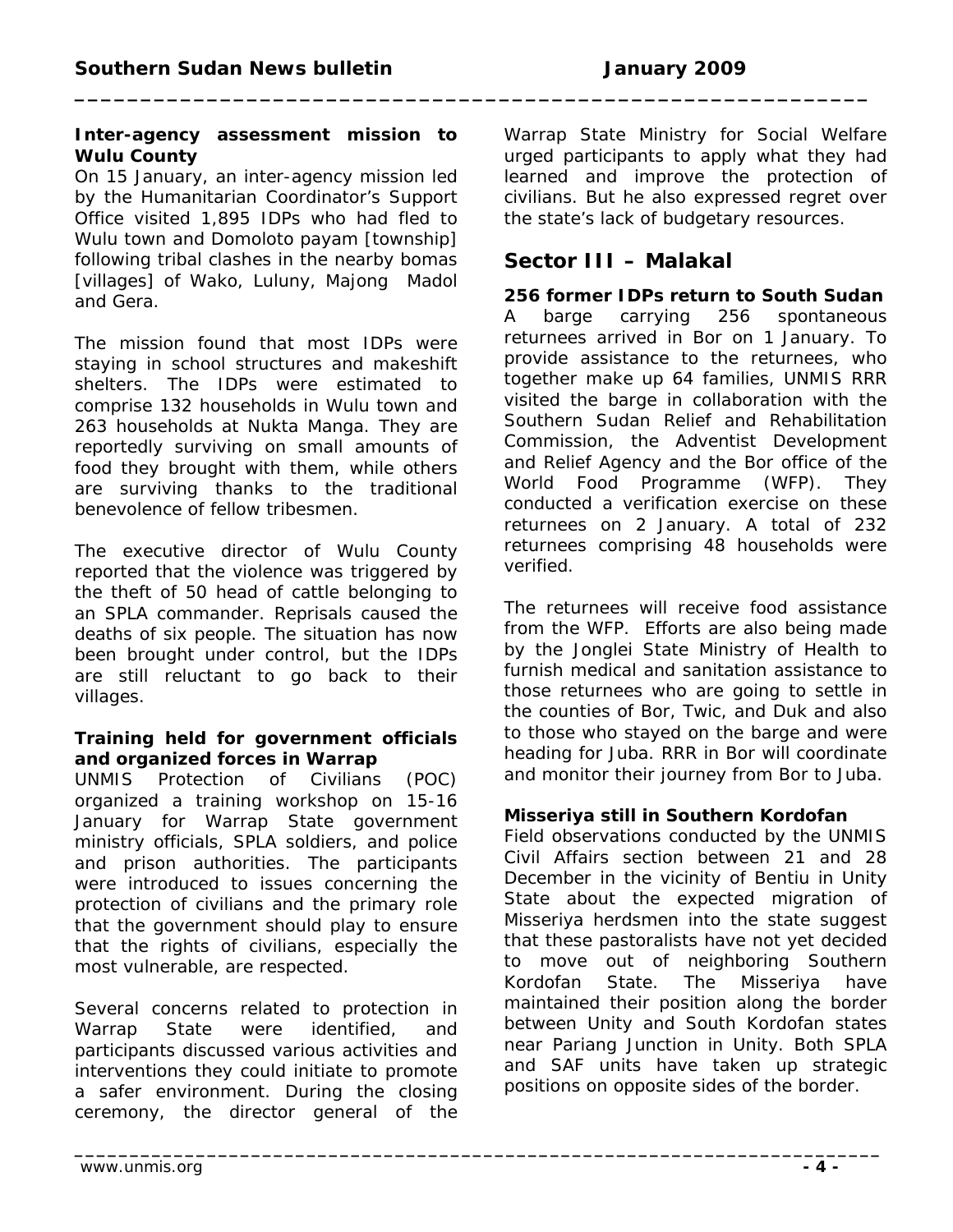**\_\_\_\_\_\_\_\_\_\_\_\_\_\_\_\_\_\_\_\_\_\_\_\_\_\_\_\_\_\_\_\_\_\_\_\_\_\_\_\_\_\_\_\_\_\_\_\_\_\_\_\_\_\_\_\_\_\_\_\_\_\_\_\_\_\_\_\_\_\_\_\_\_**

Although Misseriya nomads are currently roaming the area with their cattle in and around the militarized border, they are reportedly reluctant to cross into Unity State because they have yet to conclude an agreement with local authorities over the terms of migration and grazing rights. With the pastures exhausted and water drying up in the streams and ponds on the northern side of the border where the nomads are located, there is an increasing sense of urgency among the Misseriya traditional leaders to open negotiations with local authorities in Pariang County.

### **Civilian boat shot in attack**

UNMIS POC section met with the Boat Union in Malakal on 30 December to discuss security issues that have hampered the movement of civilians travelling along the Sobat River. According to union members, a boat was fired on by an unknown armed group between Ulang and Doma *payams* on 24 December but no one was injured in the attack. Union members also said that no subsequent incidents have occurred since SPLA troops were deployed in the Sobat River corridor.

POC will monitor the situation and contact local authorities to urge more steps to improve security conditions for civilians moving through the Sobat River corridor.

#### **Ethiopian refugees arrive in Southern Sudan**

On 30 December, SSRRC carried out an inter-agency assessment of displaced Ethiopian Anyuak refugees who recently abandoned their homes in the vicinity of Pibor, Jonglei State, and moved to Malakal. They were uprooted from their communities by fighting between their own tribe and the Murle tribe. The displaced Anyuak refugees who first came to Pibor from Ethiopia in 2004 under the protection of the UN High Commissioner for Refugees (UNHCR) arrived in Malakal on 22 December. They are currently living in the compound of the local Presbyterian Church.

The assessment identified 104 households made up of 355 individuals. All of the refugees were found to possess WFP ration cards.

The UNMIS RRR section visited the refugees at the Presbyterian Church compound in Malakal. They are mostly youths, children and elderly mothers who are living under trees with their personal belongings. UNHCR is currently organizing emergency assistance that will include food and nonfood Items. Blankets for children and adults have been recommended on account of the cold weather.

**UNMIS visits victims of armed bandits** On 20 December, the UNMIS Human Rights section visited Mayom and Pariang Counties in Unity State to obtain testimonies from villagers who have been victimized by armed bandits. The villagers also fear for their lives if armed clashes erupt between the SPLA and armed Misseriya herdsmen who are heading to Mayon and Pariang Counties in search of green pasture and water points for their cattle. In recent times, the SPLA and residents of these counties have issued warnings that a joint armed force would be assembled to halt any column of Misseriya herdsmen who try to enter Unity State fully armed.

### **Wanding payam handed over to Nasir County**

The administration of Wanding *payam* was officially handed over from Akobo to Luakpiny County on 21 January after a joint visit to the area by commissioners from Akobo and Luakpiny counties. The transfer of jurisdiction is intended to expedite the return of people displaced by hostilities between the Lou and Jikany Nuer ethnic groups that began in 1994.

The Upper Nile State government is expected to facilitate the voluntary repatriation of people to the Wanding area,